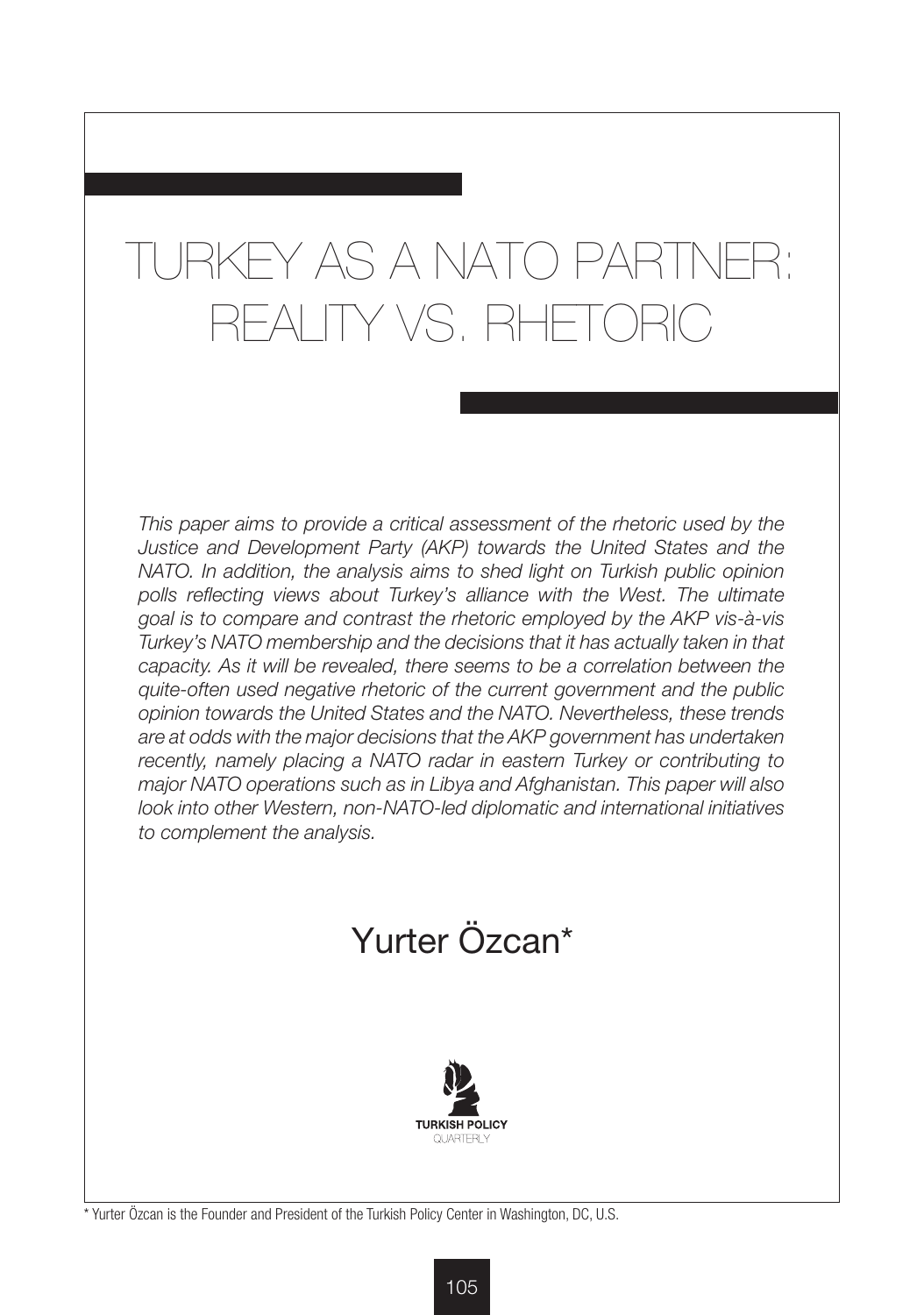# *Turkish Public Opinion: Persistent Negativity towards the U.S. and the West*



urkish public opinion has been quite unfavoring towards the U.S. in the last decade. Since the U.S. is the leading power in NATO, many Turks tend to associate Turkey's NATO membership and the country's relations with the United States. Therefore, it is only normal to draw some similarities between the two trends – namely the negative Turkish

public opinion towards the U.S. and lessening public support towards NATO.

The latest German Marshal Fund Transatlantic Survey notes that "although Turkish feelings for the EU and United States warmed somewhat over the past year, a majority of Turks still view the EU and the United States unfavorably. However, the plurality of Turks thought that working with the countries of the Middle East was more important to their economic and security interests than working with countries of the EU."1 The same report also showed that "a plurality of Turks (27 percent) said that their country should act alone in foreign affairs, while one-in-five said it should act in closest cooperation with the countries of the Middle East (20 percent) or the countries of the EU (19 percent). There was a ten-point increase in the percentage of Turks who thought Turkish membership in the EU would be a good thing (48 percent), but such support remained much lower than it was in 2004 (73 percent)." A significant percentage of the Turks considered Turkey's neighbors in the Middle East as more important to the country's economic interests (43 percent) and security interests (42 percent) than the countries of EU.

According to this survey, in the European region, "the Turks were the least supportive of the United States, with only 30 percent holding a favorable view and 62 percent holding an unfavorable view. However, when compared with last year, the percentage of Turks favoring the United States increased by eight percentage points and those who held a *very* unfavorable opinion dropped by 11 points. President Obama's handling of international policies also suffered a significant blow, in the public eye, as it dropped from 50 percent (2009) to 23 percent (2010) and up to 30 percent (2011) –still almost at half of the support two years ago. On the other hand, Turks were the least supportive of the EU, with a majority (53 percent) holding unfavorable views. Still, the percentage of Turks who held favorable views of the EU increased by five points over last year's results."<sup>2</sup>

According to the GMF report, "the plurality of Turks (34 percent) described current relations between the United States and Turkey as bad, with 28 percent saying ties were mixed and 27 percent saying they were good. Among Turks, 62 percent had an unfavorable opinion of the United Sates. But the intensity of that

 $2$  Ibid.

<sup>1</sup> "German Marshall Fund Transatlantic Trends Survey 2011: Topline Data," *Transatlantic Trends,* 14 September 2011,

http://trends.gmfus.org/transatlantic-trends/topline-data/.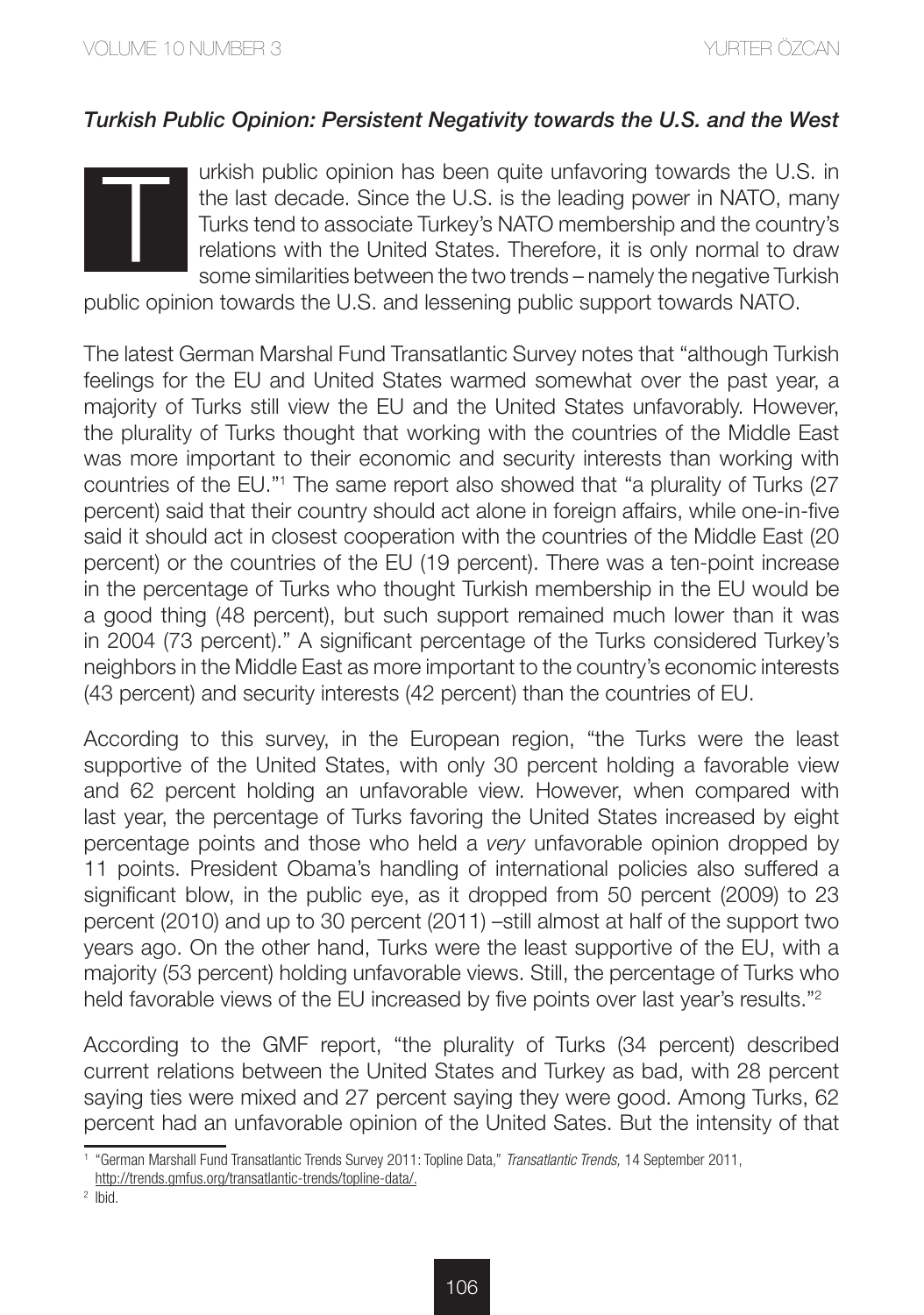anti-Americanism has subsided somewhat. This year, 38 percent of Turks had a *very* unfavorable opinion of the United States, an 11 percentage point drop since 2010." Many experts believe that a lack of major international crisis in 2011 led to this improvement. Opinions worsened in previous years after events such as the flotilla incident or Turkey's rejection of UN sanctions against Iran.

## *Turkey Continues to Be the NATO Country with Lowest Support for NATO*

The Transatlantic Trends survey in 2010 also showed a significant drop in Turkish public support for NATO. "Asked specifically about NATO's importance to their own security in 2004, the majority of Turks (53 percent) found NATO essential – somewhat less but still similar to support in the U.S. (62 percent) and the EU (64 percent) at the time. Since then, support for NATO has remained largely unchanged in the other countries surveyed, but Turkish support has eroded drastically to less than one-in-three (30 percent) in 2010."<sup>3</sup>

According to the GMF, 'among the EU NATO members, those who said NATO was essential for their country's security ranged from a high of 73 percent in the Netherlands to a low of 51 percent in Poland. As in past years, Turkey was the NATO member with the lowest support for NATO, with only 37 percent saying that NATO is essential.'4

The Western-led intervention in Libya, which was eventually taken over by NATO also provides some insight into how those countries' public view NATO. According to the GMF report, 'the United States (59 percent), France (58 percent), and the UK (53 percent), all of which spearheaded the military intervention from the beginning, showed majority levels of public support for the effort. Sweden (69 percent) and the Netherlands (65 percent), countries that began to contribute militarily after NATO took control of the operation, were the ones most likely to approve of international forces intervening in Libya. Turkey, despite participating militarily in Libya, had the lowest level of approval for the international intervention, with only 23 percent approving and 64 percent disapproving. It is, however, important to note that 54 percent of Turks supported intervening to protect civilians but only 25 percent supported sending ground troops to assist the rebels who oppose Gaddafi.'<sup>5</sup> This shows that Turks were in favor of protecting the civilians but were rather reluctant to provide the troops necessary to carry out such mission.

When Erdoğan was visiting Macedonia at the end of September, speaking at a graduation ceremony for the International Balkan University in Skopje, he said that

<sup>3</sup> "German Marshall Fund Transatlantic Trends Survey 2010," *Transatlantic Trends 2010,* September 2010, http://trends.gmfus.org/doc/2010\_English\_Top.pdf.

<sup>4</sup> "German Marshall Fund Transatlantic Trends Survey 2011: Topline Data," *Transatlantic Trends*, 14 September 2011, http://trends.gmfus.org/publications\_/TT/TTS2011Toplines.pdf.

 $5$  Ibid.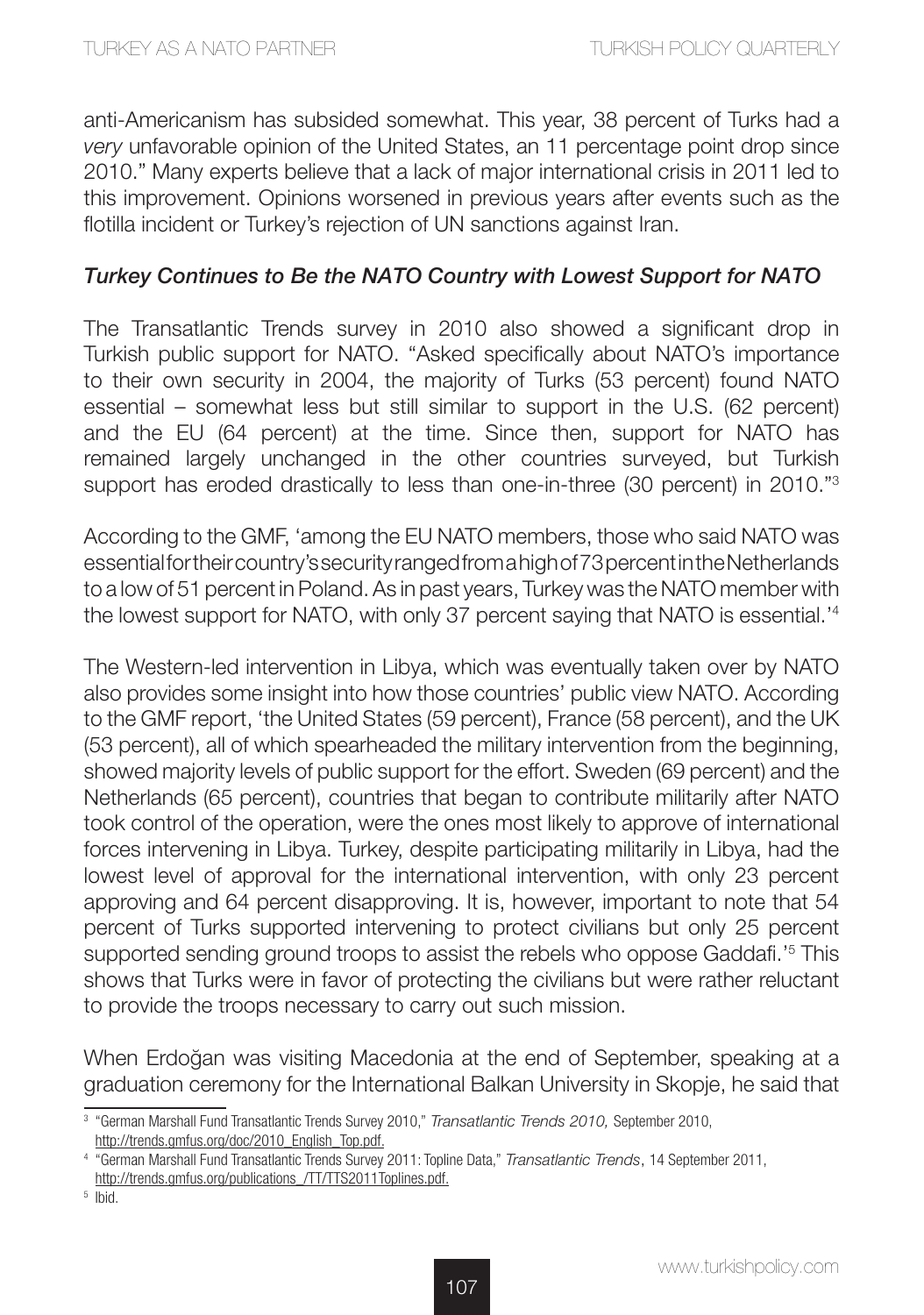*"Prime Minister Erdoğan and other AKP high-level officials often employ anti-Western rhetoric but this does not really translate into action..."* 

"imperialist forces" would never give up their desires. "There will always be an oppressor and those oppressed. It all began with the emergence of the first human being and will go on until the end. What is crucial is to be aware of such a reality and fight against oppression," he continued. According to Erdoğan, there are a number of countries struggling to facilitate alliances between civilizations and there are also other countries that

make efforts to get civilizations to fight each other.<sup>6</sup>

In a recent televised speech to the Turkish public, Erdoğan criticized "the international world for failing to take responsibility and acting weak in face of world problems." He also argued that "international organizations such as the United Nations only act for the benefit of a few powerful countries and choose to do so in geographies that have oil reserves or any other material benefit to Western countries." He called on the world "to rid the world of such ideologies with double standards." He also criticized Israel, whom he had previously called the spoiled boy of the West, for placing great trust on the West, which ignores all of Israeli mistakes."7

#### *AKP Scorecard and Turkish-American Relations Going-Forward*

Even though major polls in Turkey show a consistent and persistent anti-American sentiment, AKP definitely seems to be aware that being a strong U.S. partner is critical for its success in the international arena. Prime Minister Erdoğan and other AKP high-level officials often employ anti-Western rhetoric but this does not really translate into action – at least, it has not to date.

Many people refer to the failure of resolution on 1 March 2003 – which proposed the allowance of American troops to carry out a ground operation through Turkey into Iraq- as a breakdown in Turkish-American bilateral relations. Even though AKP had a significant majority in the parliament, it failed to secure the necessary two thirds of the votes to pass the resolution. Nevertheless, it is important to note that Turkey provided the majority of the support the U.S. needed except allowing U.S. troops in its territory despite a lack of parliamenterian resolution on Iraq. According to the U.S. State Department, 74 percent of all air cargo into Iraq has transited through İncirlik base in Adana, Turkey, which also is a primary refueling

<sup>6</sup> "PM Erdoğan speaks against 'imperialist forces' in Skopje," *Today's Zaman,* 30 September 2011,

http://www.todayszaman.com/newsDetail\_getNewsByld.action?load=detay&newsld=258438&link=258438.<br><sup>7</sup> Aslı Aydıntasbas, *Milliyet Daily,* 3 October 2011.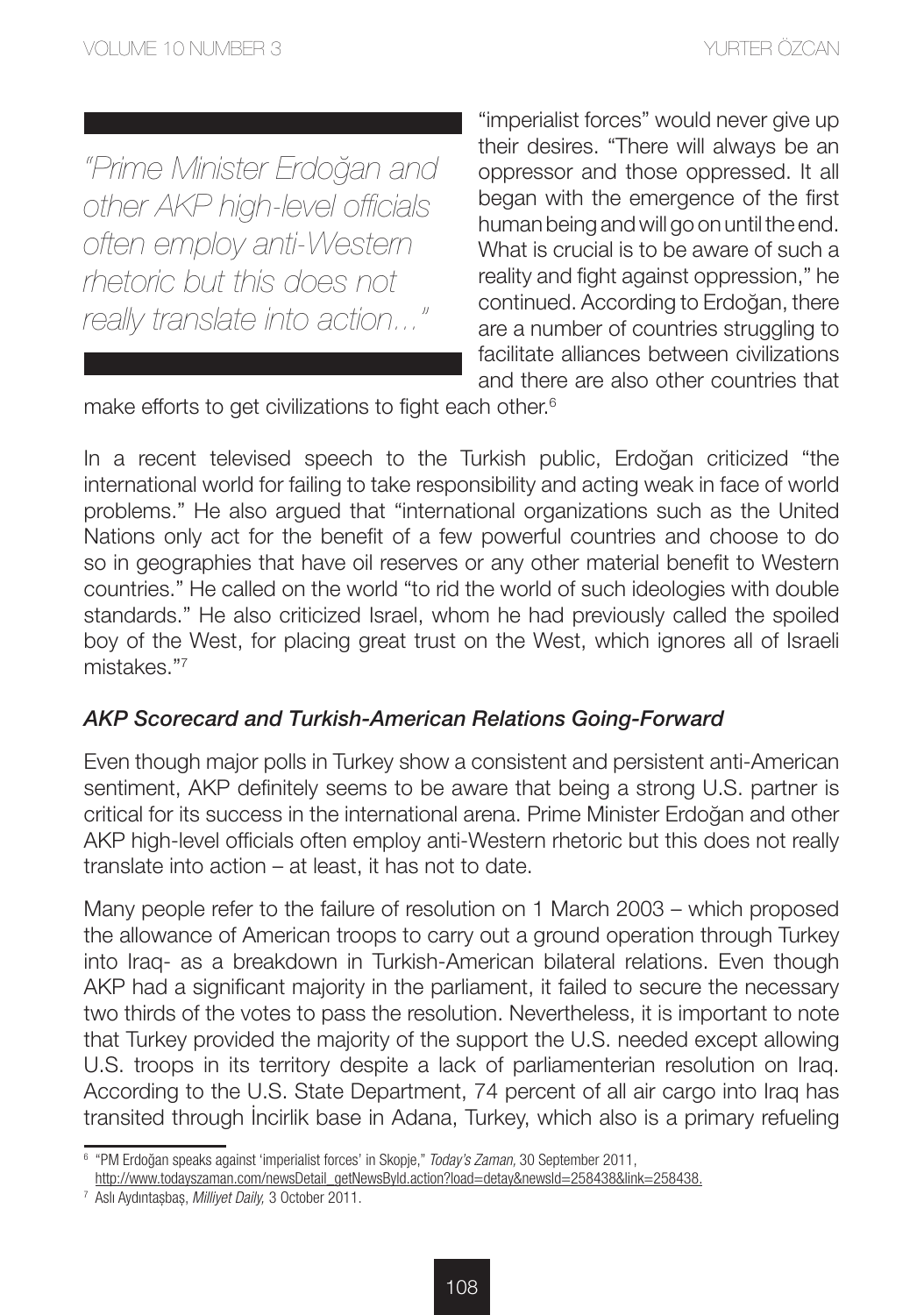stop for flights to Afghanistan. Turkey also played an important role in Northern Iraq through vast investments and increased bilateral relations. Even if a formal resolution failed in March 2003, AKP acted as if the resolution had actually passed.

With the exception of the 2003 resolution, it is fair to say that AKP has assisted the U.S. virtually in every major occasion since it came to power in 2002.

### *NATO Missile Defense System*

Turkey long resisted placing a NATO radar on its soil. However, it finally signed onto the NATO system by agreeing to place U.S. radar on 2 September 2011, the same day it downgraded its diplomatic relationship with Israel. The memorandum to deploy an X-band radar system at a military base in the eastern province of Malatya was signed on 14 September 2011 by Turkish Foreign Ministry Undersecretary Feridun Sinirlioğlu and the U.S. Ambassador to Turkey Francis Ricciardone. While AKP officials claim that the intelligence gathered by this system will not be shared with Israel, U.S. officials actually say the opposite. According to Paul Richter of Los Angeles Times, "a NATO official made it clear that if the radar was not placed in Turkey, then, it would be put in another country nearby, which, according to the official, was the convincing punch-line for the AKP government." Richter also adds that "U.S. officials say they stay in close touch with Turkey, in part to avoid surprises. Last year, for example, Pentagon officials were alarmed to learn that Turkey had conducted military exercises with China, with no advance notice, raising questions about its plans with NATO."

#### *Libya*

Erdoğan had initially opposed a NATO intervention in Libya but subsequently realized that he would be confronting a strong international coalition if he did not change strategies. On 14 March 2011, he said: "We have seen from other examples that foreign interventions, especially military interventions, only deepen the problem. Therefore, we see a NATO military intervention in another country as extremely unbeneficial, and, moreover, we are concerned that it could create dangerous results."<sup>8</sup> Only a little more than a week later, Turkey dispatched navy ships and a submarine to help enforce the arms embargo against Libya.

#### *Syria*

A similar scenario was to occur in Syria months later. Erdoğan realized a strong international alliance led by the U.S. signaled that it could be the beginning of

<sup>8</sup> Jonathan Head, "Turkey opposes any NATO operation in Libya," *BBC,* 25 March 2011, http://bbc.co.uk/news/mobile/world-africa-12864742.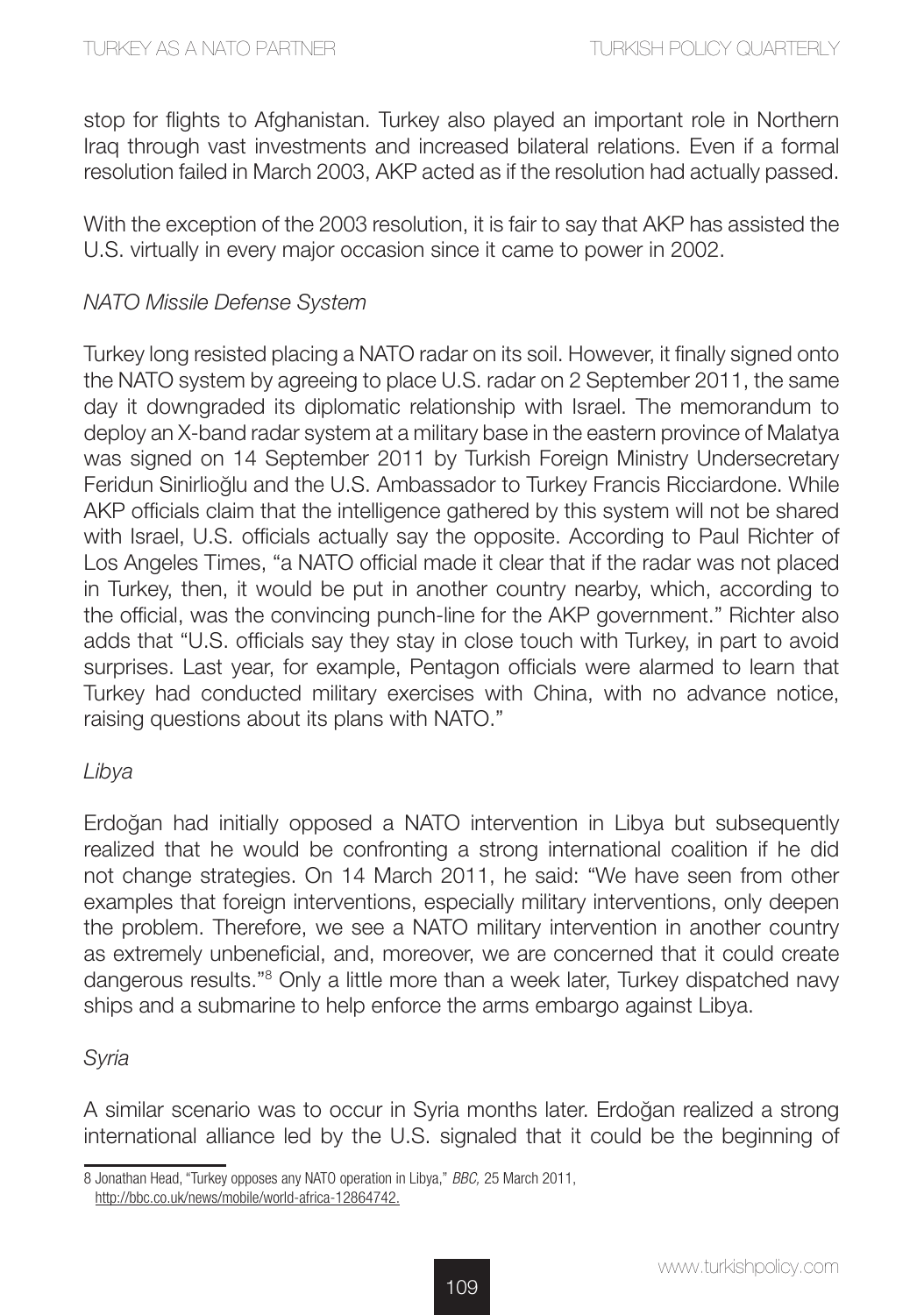the end for Syria's *Bashar* al-Assad -a man whom Erdoğan called a brother and had grown close to over the years. The AKP government again shifted gears and started calling for change in Syria. AKP officials even stated that Assad had 'lied' to them about executing domestic reforms and failed to implement them. As Erdoğan has moved closer to the Western position on Syria by calling for a regime change, this caused friction with Iran. Even though future implications are not certain at this point, some analysts reason the increased PKK attacks after Erdoğan's change of heart with Syria.

## *Afghanistan*

Turkey has deployed troops to NATO operations in Afghanistan since 2001 and assumed the command of the International Security Assistance Force (ISAF) twice, in 2002 and 2005. Turkey also led the Kabul Regional Command (RCC) for eight months in 2007. Furthermore, on 1 November 2009, once more, Turkey assumed responsibility for the RCC. Upon the request of NATO to extend this term for one more year, Turkey decided to prolong its term in command of the RCC until 1 November 2011. "As a result of the Turkish Armed Forces' success and the close ties it forged with the Afghan people, NATO authorities asked Turkey to continue the leadership of RCC until 1 November 2012"

In many instances, recently, one can see that Erdoğan has been quite pragmatic and quick to change strategies if needed – which a number of observers both in and out of Turkey view as flip-flopping. A high-level State Department official said, "AKP may have been slow on certain foreign policy issues but they have definitely come on board later on. And this is what matters."9 Many different sources also confirm President Obama's special affection for Erdoğan, to whom he placed the highest amount of personal phone calls throughout this year. The fact that Obama spent more than 1.5 hours with Erdoğan at the occasion of the 66<sup>th</sup> regular session of the General Assembly in New York is also another indicator for this fond relationship between the two leaders.

The two major potential points of friction between the U.S. and Turkey are the problems in Turkey's relationship with Israel and the U.S. strategy towards containment of the Iranian regime. Despite its harsh rhetoric against Israel, the AKP government seems rather cautious not to cause a confrontation similar to the one during the Mavi Marmara incident. A second Gaza flotilla was initially planned to sail on the anniversary of the first flotilla on 31 May 2011. For some 'technical reasons,' the departure was delayed until the end of June, and, then, it never took place. Many circles in Ankara believe that this was prevented by AKP after strong U.S. pressure not to incite any further tension with Israel. Many also believe that

<sup>&</sup>lt;sup>9</sup> Author's discussion with a high level U.S. State Department official on September 2011.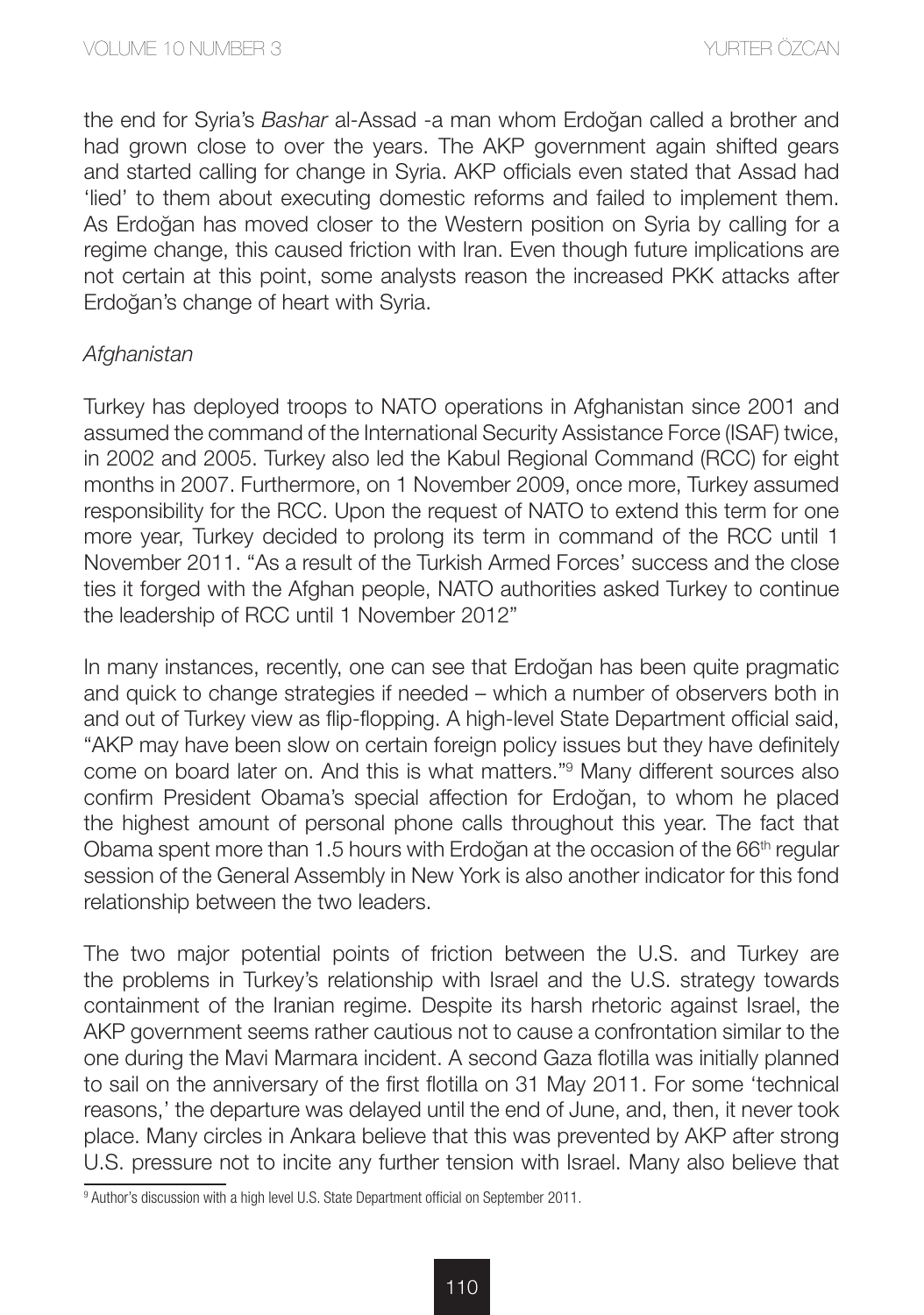the departure was initially delayed until after Turkish national elections on 12 June 2011, in order to be used as an election tool. Relations between Turkey and Israel have further been estranged after Turkey downgraded its diplomatic relations with Israel on 2 September 2011 and called for the United Nations to recognize an independent Palestine two weeks later at the U.N. Assembly in New York.

Having little more than only a year to go until the next Presidential elections, the next twelve months will be interesting as to how President Obama will maintain the delicate balance between the two allies –Israel and Turkey– and whether he will succeed in repairing the relations between the two. Domestic U.S. politics in an election year will certainly further complicate this situation. President Obama and Secretary Clinton both asked their Turkish counterparts to repair relations with Israel publicly and privately. The Israeli lobby will certainly leverage its influence to ensure that Israel is not further isolated in the region. Even though Erdoğan insists on three conditions to be met before mending relations with Israel (apology over

deaths in flotilla, compensation for the victims, and lifting the Gaza blockade), he may change his position as he did in policies towards Libya and Syria. It will definitely be an interesting year in the triangular relationship of U.S., Turkey, and Israel.

# *Conclusion: Rhetoric vs. Reality*

The examples above demonstrate that the rhetoric of Erdoğan and the ruling-AKP are in contrast with their actual decisions vis-à-vis the Western world. Despite the often-used anti-Western rhetoric that certainly plays a role

*"The two major potential points of friction between the U.S. and Turkey are the problems in Turkey's relationship with Israel and the U.S. strategy towards containment of the Iranian regime."*

in deepening the negative Turkish public opinion towards the West, Erdoğan is careful not to undermine any major Western diplomatic or foreign policy initiative. This was seen clearly in the case of Libya, the NATO Missile Defense System, Syria, and other cases.

Even though Erdoğan criticizes Western intervention in certain parts of the world as 'imperialist' or 'solely-driven for material benefit,' he actually continues to support those interventions in an active manner. His criticism with such an anti-Western tone contradicts the very positions that Erdoğan himself takes.